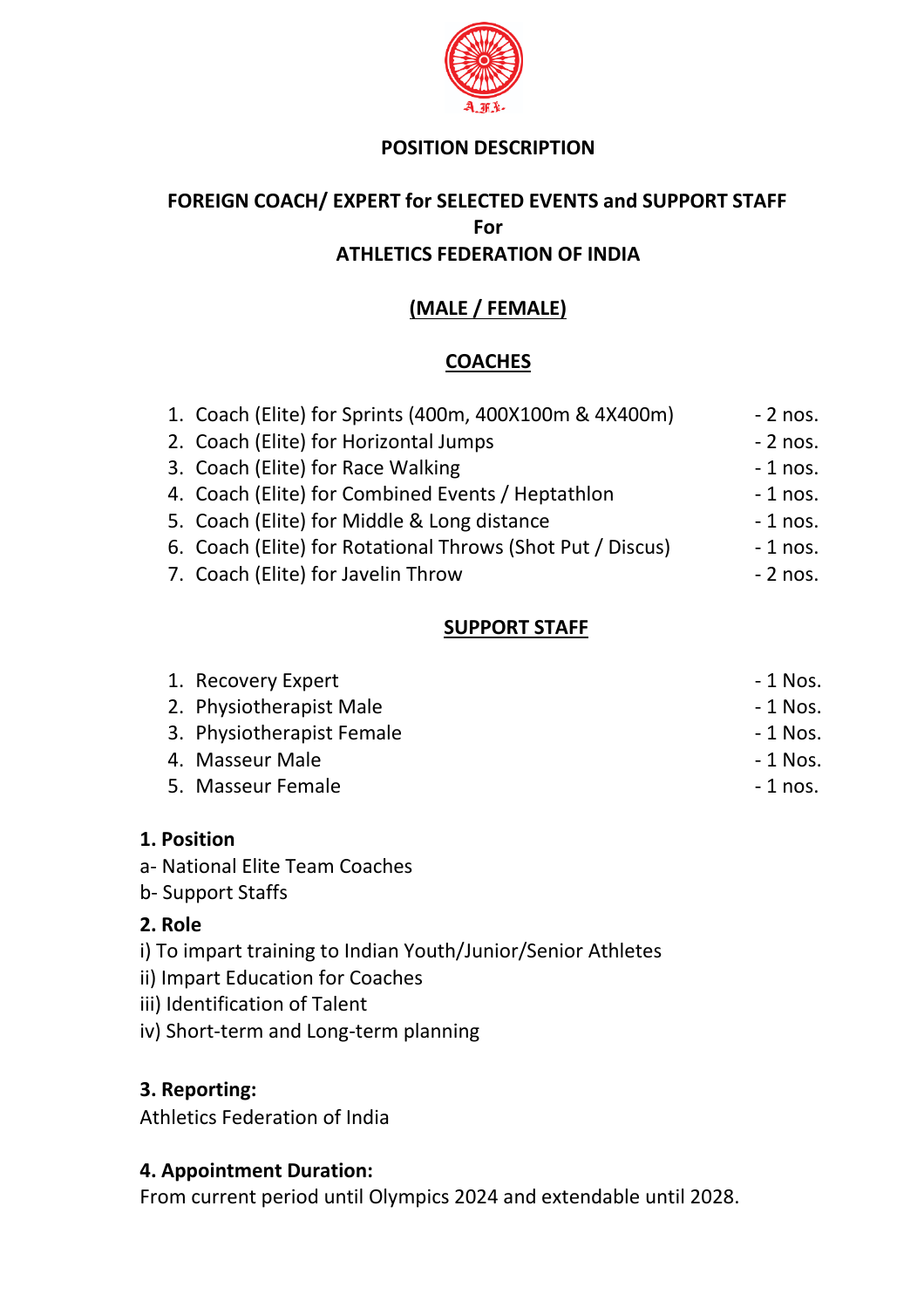Renewal every year based on annual performance evaluation by AFI / SAI.

# **ATHLETICS FEDERATION OF INDIA**

Athletics Federation of India (AFI) is the National Sports Federation for the sport of Athletics in India. AFI is affiliated to the World Athletics, Asian Athletics Association and Indian Olympic Association.

Athletics Federation of India has the responsibility to develop and manage the national track & field programmes. AFI works in close coordination with the Sports Authority of India (SAI) to achieve the best results in youth, junior and senior athletes.

### **SPORTS AUTHORITY OF INDIA**

The Sports Authority of India (SAI) is a body set up by the Govt. of India, Ministry of Youth Affairs and Sports with the aim to promote and broad-base sports in the country and to implement schemes/programmes for achieving excellence in sports in different disciplines at the international level in order to establish India as a top sporting nation. For this, it requires highly qualified and experienced **Foreign Coaches in the above listed disciplines of Athletics** to train/assist the Indian athletes for achieving excellence at Asian Games/Commonwealth Games/Olympics and other major international events.

### **Qualification**

- $\triangleright$  Language Should be able to speak English (preferably) preferably English
- $\triangleright$  Computers Should have knowledge of computers

### **Experience**

- ⮚ Should have trained Senior National Teams / Elite Athletes for at least 3- 5 years.
- $\triangleright$  Should have produced medal winning athletes at the level of Continental/Asian/World/Olympics or other major International Competitions (names of the athletes to be mentioned in the Curriculum Vitae).
- $\triangleright$  Should be physically fit to demonstrate the technique to the athletes while imparting training.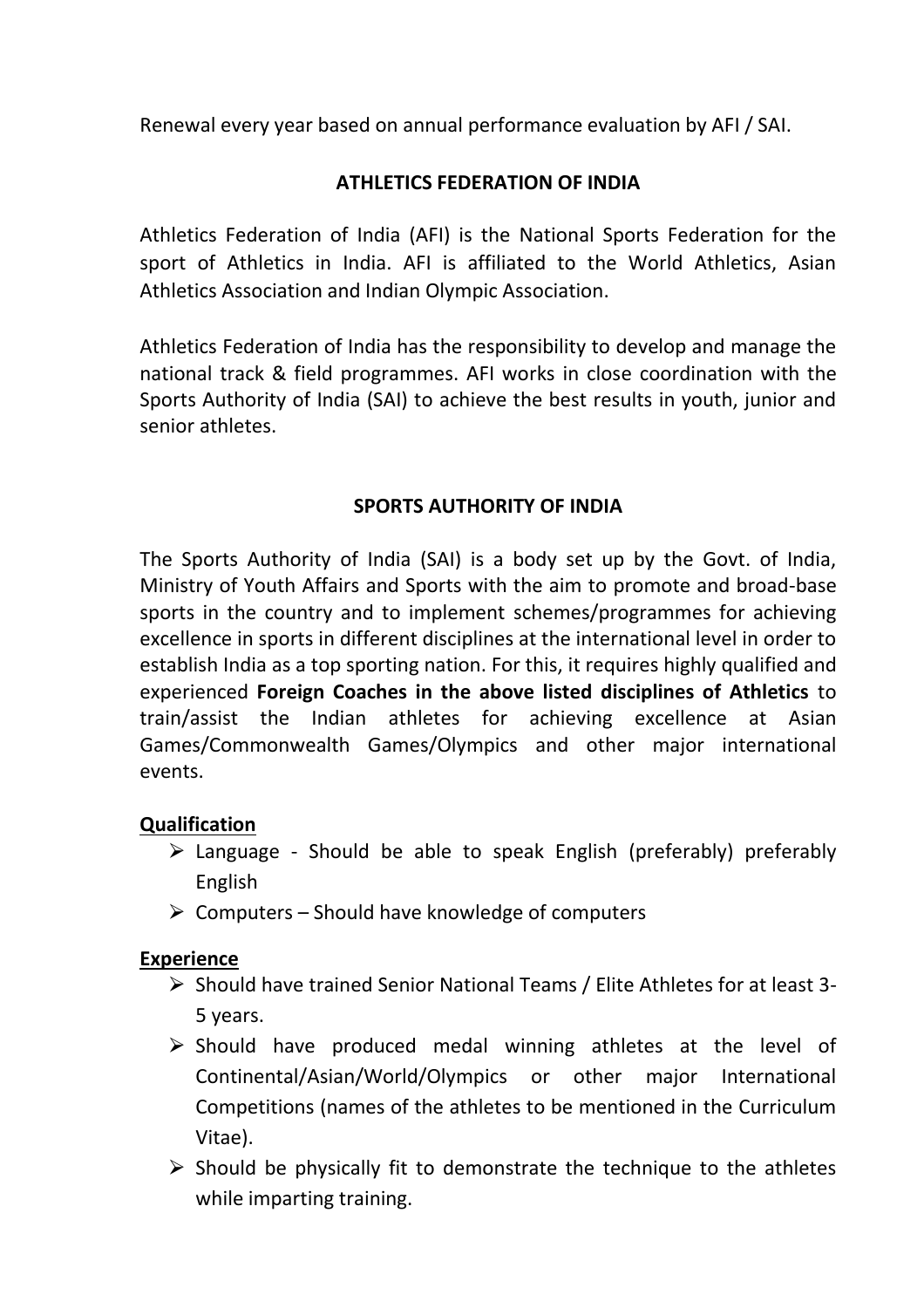$\triangleright$  Details of last 3 (three) assignments mentioning nature of engagement, job profile, salary/remuneration and expected salary in India.

#### **Age**

 $\triangleright$  Should be physically and mentally fit preferably below 65 years of age. However, in exceptional cases, the Committee may relax the age restriction.

#### **Salary**

 $\triangleright$  Negotiable and comparable in the industry.

#### **Tenure**

- $\triangleright$  The Foreign Coach would be engaged for a period until Olympics 2024 and further extended subject to performance review. The contract is renewal every year based on annual performance evaluation by AFI / SAI.
- $\triangleright$  The Contract can be terminated even earlier with 1 (one) months' notice from either side.

### **Perks**

- $\triangleright$  Medical expenses of the Coach, spouse and one dependent child preferably in Govt. hospitals or through Mediclaim insurance policy.
- $\triangleright$  Personal Accidental Insurance Policy to the Coach only.
- $\triangleright$  To and fro air fare (from the country of residence of the Coach) for the coach, spouse and one dependent child and 40 kgs extra baggage in each case on arrival and at the time of final departure.
- $\geq$  30 days leave per year on pro-rata basis.
- $\triangleright$  After completion of one year's stay, to and fro air fare from place of work in India to his country of residence would be given for the coach, spouse and one dependent child, if the contract is valid for a further period of 6 months.
- $\triangleright$  Transport for official purpose as per contract.
- $\triangleright$  Free furnished accommodation.
- $\triangleright$  Sports kit once in a year.
- $\triangleright$  Boarding/lodging/transport/domestic travel to the coach only would be provided when the Coach/ Support Staff is deputed for official purpose.